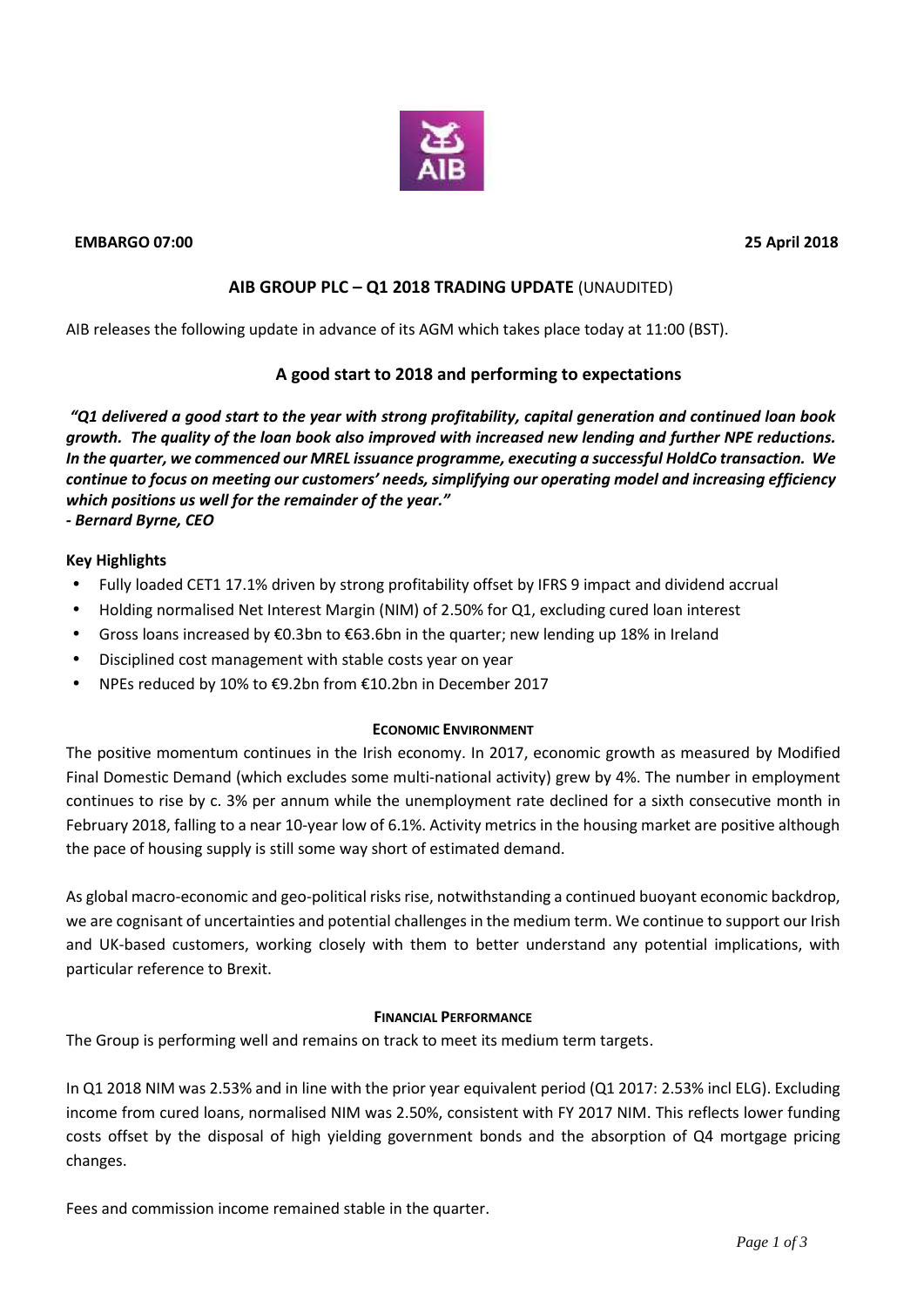Group operating costs to 31 March 2018 were as anticipated and in line with Q1 last year. As previously stated, the factors expected to impact costs in 2018 include wage inflation, continued investment in loan restructuring and increased depreciation. We continue to invest to generate efficiencies and harvest benefits from the ongoing simplification of our operating model. We continue to focus on cost management and are confident of achieving our sustainable cost income ratio target of less than 50% by end 2019.

Regulatory costs and levies for 2018, relating to the Single Resolution Fund (SRF), the Deposit Guarantee Scheme (DGS) and the Bank Levy, are expected to be in line with full year 2017 ( $E105m$ ).

A net credit provision write-back was recorded in Q1, however, we recognise the scope for some volatility in provisioning in the short term due to the introduction of IFRS 9 and the move to lifetime expected loss calculation.

We continue to make progress on the Tracker Mortgage Review. 96% of identified impacted customers have received payment and the remaining identified customers will be paid in Q2. The related provisions are unchanged.

## **BALANCE SHEET**

The performing loan book increased from December 2017 to March 2018 as new lending exceeded redemptions. Gross loans of €63.6bn were up €0.3bn, however an equal increase in provisions due to IFRS 9 implementation resulted in a flat net loan book of€60.0bn.

New lending drawdowns in the quarter were strong. Lending in Ireland increased by 18% on the prior year period. Our market share<sup>(1)</sup> of mortgage drawdowns in the month of February was 33%, up on month December 2017, and a positive trend in applications continues. In the UK, new lending was lower in Q1 2018 compared to the prior year period, overall however, the UK loan book has remained stable since December.

Non-performing exposures (NPEs)<sup>(2)</sup> reduced by €1.0bn to €9.2bn driven by continued case by case resolution (c. €400m) and the impact of harmonisation of definitions of defaulted loans under IFRS 9<sup>(3)</sup>.The normalisation of NPEs remains a key focus and a strategic priority for the Bank.

Customer accounts of €64.8bn increased from €64.6bn at December 2017 primarily as current accounts continue to grow. During Q1 2018, we sold a €0.5bn high yielding government bond within our AFS portfolio to lower this balance to €15.7bn at March 2018. The loan to deposit ratio was 93% at the end of Q1 2018.

## **FUNDING & CAPITAL**

In Q1 2018 we delivered a successful €500m 5 year HoldCo Senior transaction priced at mid-swaps +115bps. The quality and breadth of investor interest (4.2x oversubscribed) for our inaugural HoldCo transaction is a positive result as we commence our MREL issuance programme.

The fully loaded CET1 at the end of Q1 was 17.1% (Dec 2017: 17.5%) driven by strong profitability offset predominantly by IFRS 9 impact<sup>(3)</sup>, a marginal increase in RWA and dividend accrual.

## **OUTLOOK**

We have had a good start to the year and remain on track to meet expectations. The economic backdrop is favourable and our customer first strategy is delivering results. We continue to make progress on our key priorities of delivering for our customers, driving efficiencies through the evolution of our operating model and